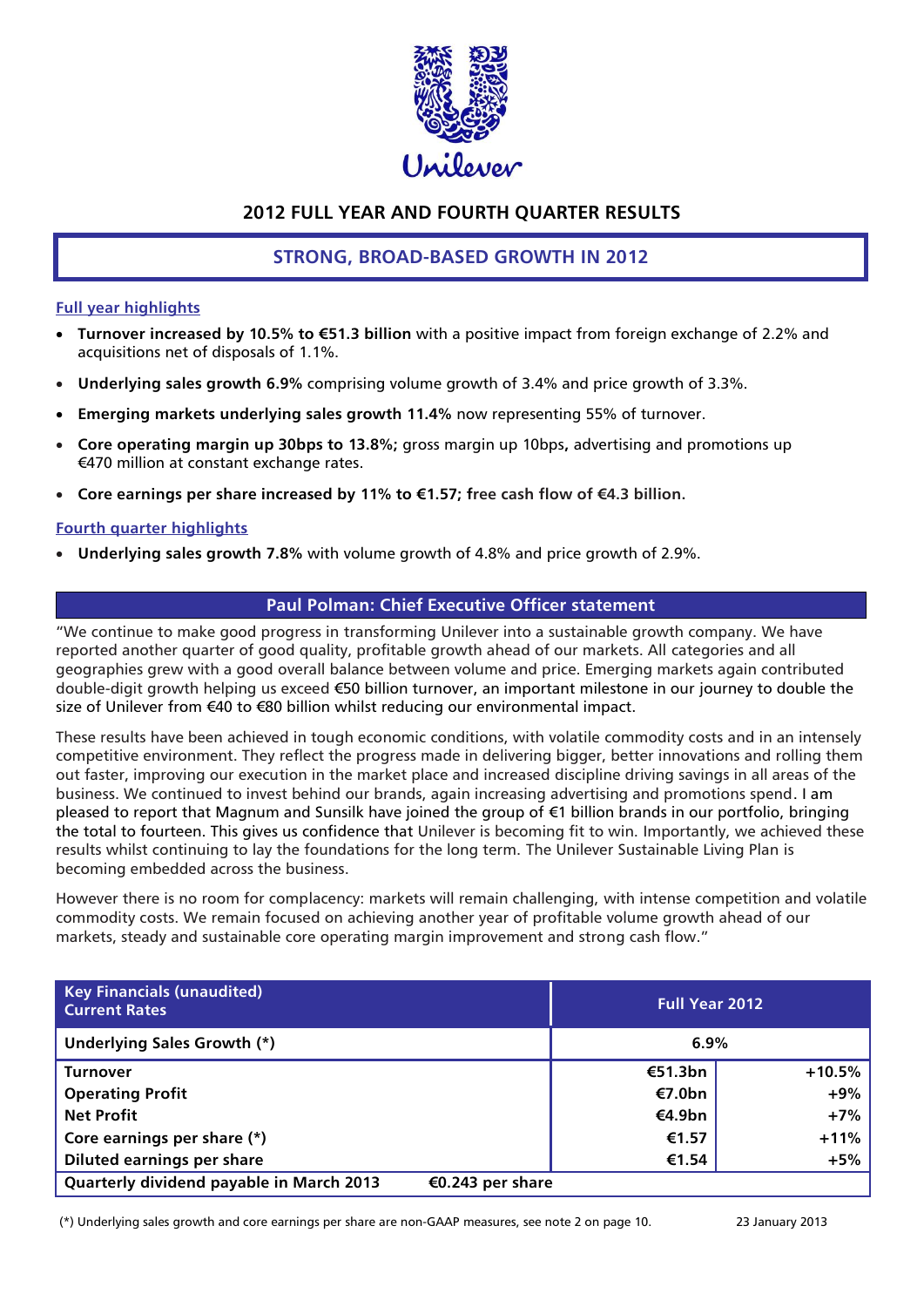|                       | Fourth Quarter 2012 |            |            | Full Year 2012 |          |            |            |            |                                       |
|-----------------------|---------------------|------------|------------|----------------|----------|------------|------------|------------|---------------------------------------|
| (unaudited)           | Turnover            | <b>USG</b> | <b>UVG</b> | <b>UPG</b>     | Turnover | <b>USG</b> | <b>UVG</b> | <b>UPG</b> | Change in core<br>operating<br>margin |
|                       | €bn                 | %          | $\%$       | %              | €bn      | $\%$       | %          | $\%$       | bps                                   |
| <b>Unilever Total</b> | 12.6                | 7.8        | 4.8        | 2.9            | 51.3     | 6.9        | 3.4        | 3.3        | 30                                    |
| Personal Care         | 4.7                 | 11.5       | 7.2        | 4.0            | 18.1     | 10.0       | 6.5        | 3.3        | (50)                                  |
| <b>Foods</b>          | 3.8                 | 1.3        | (0.1)      | 1.4            | 14.4     | 1.8        | (0.9)      | 2.7        |                                       |
| Refreshment           | 1.9                 | 9.8        | 6.7        | 2.9            | 9.7      | 6.3        | 2.4        | 3.9        | 170                                   |
| Home Care             | 2.3                 | 10.4       | 7.0        | 3.1            | 9.1      | 10.3       | 6.2        | 3.9        | 50                                    |

### **OPERATIONAL REVIEW: CATEGORIES**

**Our markets:** Throughout 2012 our markets experienced markedly different dynamics as emerging markets grew in both volume and value terms whilst developed market value remained subdued, with volumes lower than prior year.

**Unilever performance:** In this context Unilever delivered another quarter of solid growth. All of our categories grew, driven by the combination of strong innovations, sharpened in-market execution and the rollout of our brands to new markets. Emerging markets underlying sales growth was 10.8% in the quarter, evenly split between volume and price, taking the full year underlying sales growth to 11.4%. The developed markets grew 4.0% in the quarter and were up 1.6% in the full year.

Higher commodity costs were offset by increased prices, our strong savings programmes and the benefits of mix. Full year gross margin improved 10bps to 40.0% at constant exchange rates. We continued to invest strongly behind our brands and we increased absolute advertising and promotions spend by €470 million. Lower overhead costs were due to a reduction of 20bps in business restructuring. Core operating margin was therefore up 30bps at 13.8%.

## **Personal Care**

Hair finished the year with a strong quarter of double-digit growth. Tresemmé had an excellent quarter, reflecting strength in Brazil and the impact of the recent launches in Indonesia and India. Dove Hair benefited from the continuing success of Dove Damage Therapy. Clear also grew strongly, completing a good first year in the highly competitive US market. Sunsilk became a €1 billion brand driven by the growth of the core business coupled with the success of recent innovations such as the natural oils range.

Skin performance reflected the success of innovations across the portfolio. Dove Nutrium Moisture continues to drive growth in body wash and the Dove Purely Pampering range, successful in skin cleansing, is now being extended to hand & body. Dove Men+Care continued to build sales and was extended to male face care in the UK. Lifebuoy had another strong quarter reflecting good progress on the core products, the success of Lifebuoy Clini-Care 10 and the recent launch of colour-changing germ protection hand wash in Indonesia and India. The broadbased growth of the Lux brand in emerging markets reflected the successful relaunch with improved product quality, winning fine fragrances and strong advertising. The acquired Kalina brands continued to make good progress in Russia.

Deodorants growth reflected a good performance from Rexona with the notable success of Maximum Protection in Latin America and the extension of the MotionSense technology to North America. Dove deodorant was underpinned by a strong innovation programme and the rollout of Dove Men+Care. Competitive intensity in oral was high but Signal Expert Protection continued to do well and we launched White Now Gold in France and Italy.

Core operating margin was down 50bps, reflecting stable gross margin and the investment that we are making to build beauty capabilities and infrastructure.

## **Foods**

Foods growth in the quarter was weak, in part due to difficult markets. In spreads we saw a decline in sales although volume shares improved in response to actions we took to ensure that our pricing was competitive. There is still more to do to drive category growth, for example our successful liquid margarines for use in cooking. During the quarter, Becel Gold was extended to the Nordics and Bertolli Gold was launched in the UK. Dressings continued to perform well despite a step-up in competitive intensity. We continued to benefit from our campaign to inspire new uses of mayonnaise and we are also seeing the impact of successful digital activities.

Despite sluggish growth in the core savoury business, new product innovations continued to perform well. Knorr jelly bouillon grew strongly driven by new variant launches such as Borsch and White Mushroom in Russia and Herbs and Spices in Austria and Switzerland. Knorr baking bags also grew rapidly and gained share in most markets despite intense competition. Our Food Solutions business, serving professional chefs, delivered solid results despite challenging developed markets, underpinned by double digit growth in key emerging markets.

Core operating margin was flat with lower gross margin, reflecting the impact of higher commodity costs, offset by lower advertising and promotions and overheads.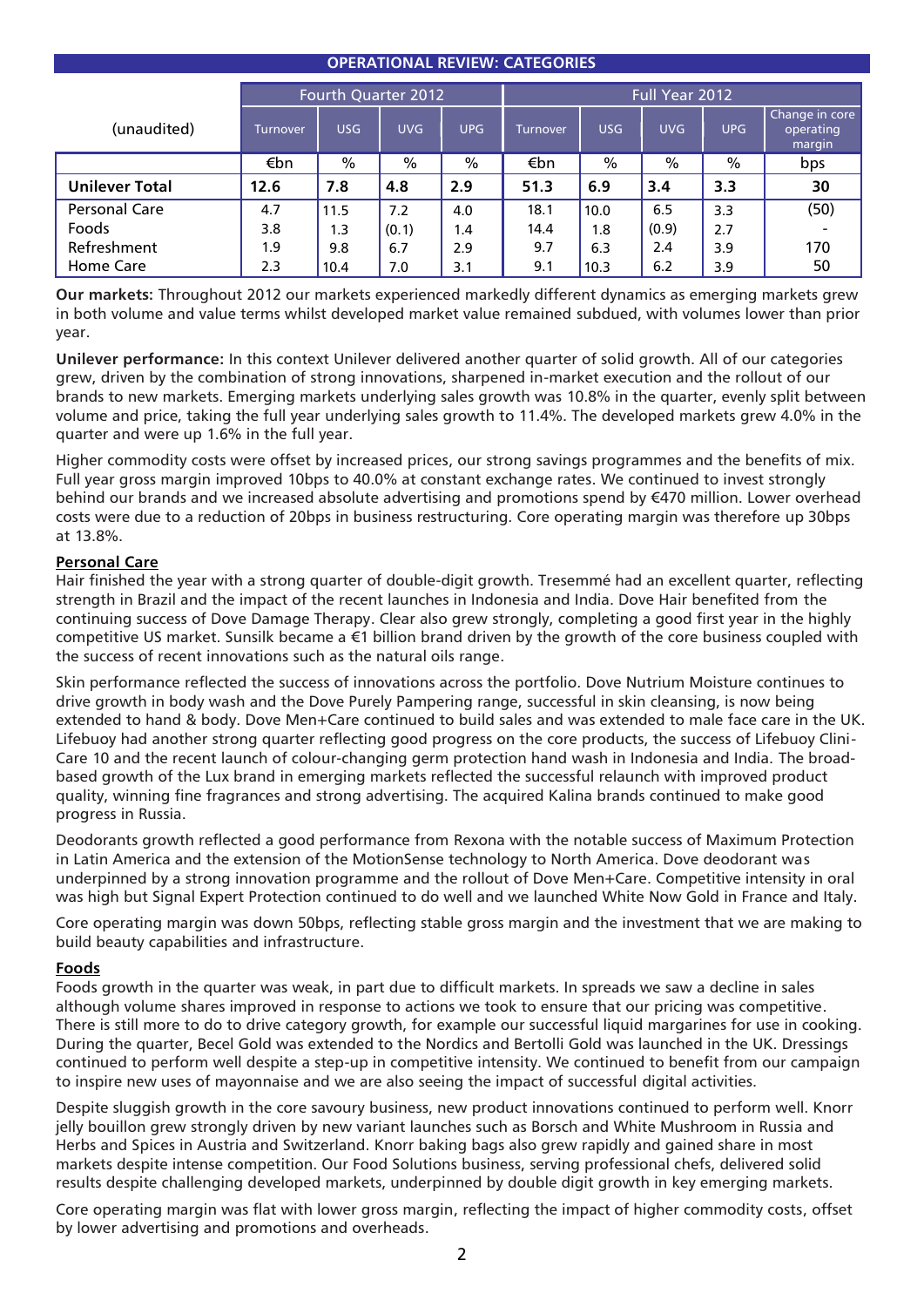## **Refreshment**

Ice cream saw double-digit growth in the quarter, primarily driven by volume. Magnum completed a successful year by passing the €1 billion milestone on the back of Magnum Infinity and the recent launches into new countries such as the Philippines. Cornetto and Max both grew strongly in 2012. Ben & Jerry"s also performed well although we saw intense competition in take home ice cream, particularly in the US.

Beverages growth continued to improve in the quarter with Lipton progressing well, underpinned by the success of teapot bags in Turkey and the relaunch of the brand in Russia. India delivered a strong performance on Brooke Bond with double-digit growth in both the premium and value segments of the market.

The 170bps improvement in core operating margin was driven by higher gross margin, reflecting a strong savings programme, and improved overheads leverage.

#### **Home Care**

Fabrics cleaning grew ahead of our markets, reflecting the continuing success of Omo, relaunched to deliver faster stain removal, and the rapid growth of liquids across our brands and countries. Fabric conditioners also performed well driven largely by the new concentrated products and super-sensorial variants.

Household care growth continued to reflect strong performances by Sunlight hand dishwash and Domestos. Cif performance also improved driven for example by a strong innovation programme in Argentina and the success of the new Cif sprays and wipes with new Easy Lift technology in the UK.

Successful new business models underpinned the 50bps improvement in core operating margin.

|                       | Fourth Quarter 2012 |            |            | Full Year 2012 |                 |            |            |            |                                       |
|-----------------------|---------------------|------------|------------|----------------|-----------------|------------|------------|------------|---------------------------------------|
| (unaudited)           | Turnover            | <b>USG</b> | <b>UVG</b> | UPG            | <b>Turnover</b> | <b>USG</b> | <b>UVG</b> | <b>UPG</b> | Change in core<br>operating<br>margin |
|                       | €bn                 | $\%$       | $\%$       | %              | €bn             | $\%$       | $\%$       | $\%$       | bps                                   |
| <b>Unilever Total</b> | 12.6                | 7.8        | 4.8        | 2.9            | 51.3            | 6.9        | 3.4        | 3.3        | 30                                    |
| Asia/AMET/RUB         | 5.0                 | 9.9        | 5.9        | 3.8            | 20.4            | 10.6       | 5.7        | 4.6        | 110                                   |
| The Americas          | 4.2                 | 11.8       | 6.9        | 4.6            | 17.1            | 7.9        | 3.1        | 4.8        | 30                                    |
| Europe                | 3.3                 | 0.2        | 0.7        | (0.6)          | 13.9            | 0.8        | 0.9        | (0.1)      | (90)                                  |

# **OPERATIONAL REVIEW: GEOGRAPHIES**

#### **Asia/AMET/RUB**

Balanced growth in the fourth quarter, with volumes ahead of our markets, reflected continuing strong performances in Indonesia, Thailand and Pakistan. Growth in India was broad-based, across categories and channels. Russia implemented the regional SAP platform during the quarter and we saw good progress from the recently acquired Kalina business.

Core operating margin was up 110bps, benefiting from improved gross margin and lower overheads. The overheads result comprised an underlying improvement combined with the profit on disposal of properties in India.

#### **The Americas**

North America grew mid single-digit in the quarter, adjusting for the impact of the sales brought forward in the prior year prior to a systems upgrade. The growth was mainly volume driven. Magnum continued to do well in ice cream and the launch of Clear helped drive a strong performance in hair. In January 2013 we announced the disposal of the Skippy peanut butter business.

Latin America grew by 11.6% in the quarter, the sixth successive quarter of double-digit growth, driven by Argentina and Brazil, the latter benefiting from a strong ice cream performance and the success of Tresemmé in hair.

Core operating margin, up 30bps, was driven by improved gross margin and overheads offset by higher advertising and promotions expenditure.

#### **Europe**

European performance was sluggish reflecting the fragile state of consumer confidence and intensely competitive markets. However, despite this difficult environment, we delivered positive growth for the year with the UK and France continuing to perform well. We have responded to the needs of hard-pressed consumers by providing good quality products at low price points.

Core operating margin was down 90bps against a strong prior year comparator. Gross margin was negative reflecting the impact of higher commodity costs.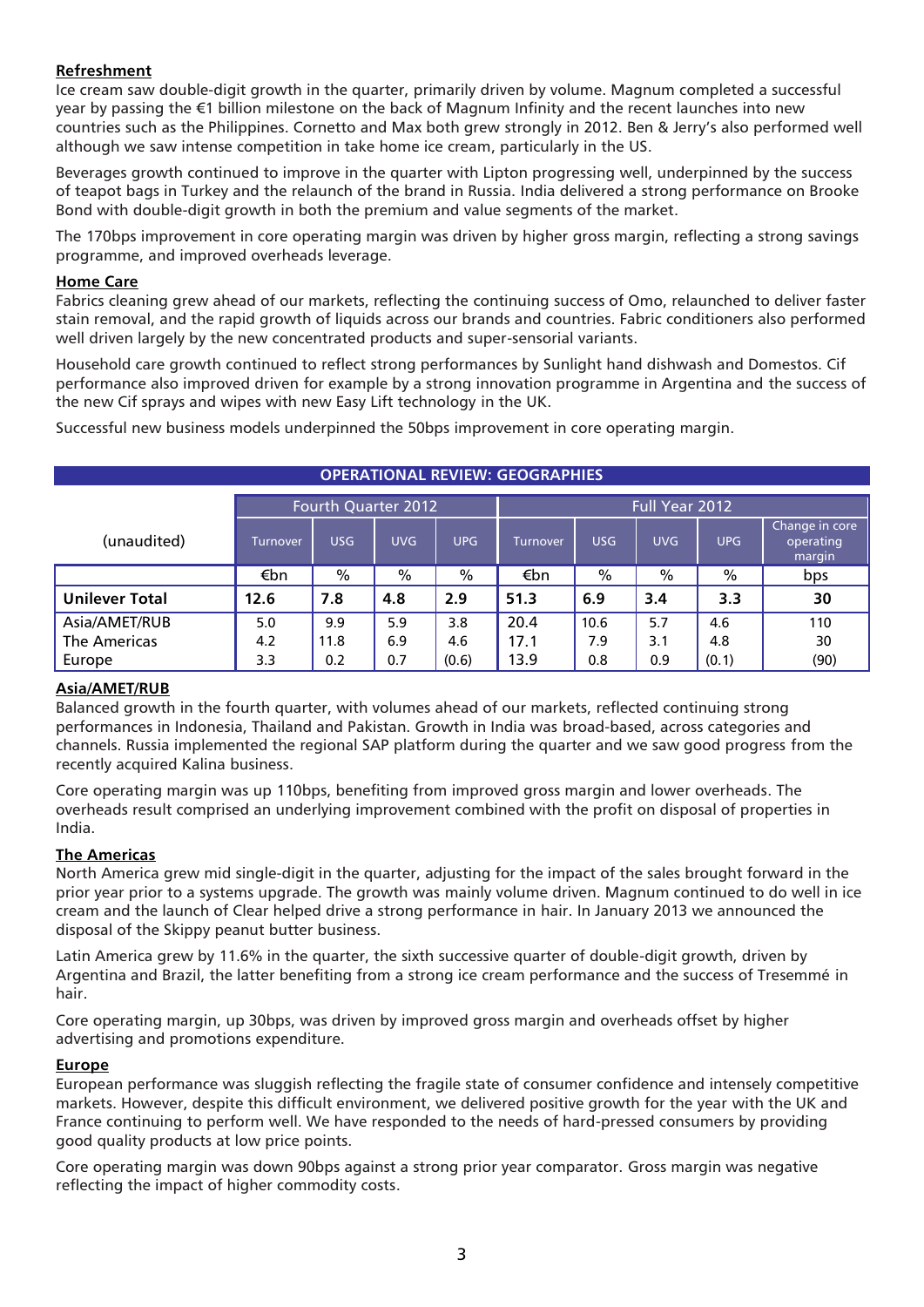#### **Finance costs and tax**

The cost of financing net borrowings in 2012 was €390 million versus €448 million in 2011. Whilst the average level of net debt increased, interest rate movements were favourable: the average interest rate on borrowings was 3.5% and the average return on cash deposits was 2.9%. The pensions finance cost was a charge of  $\epsilon$ 7 million compared with income of €71 million in the prior year.

The effective tax rate was 26.4% versus 26.5% in 2011.

#### **Joint ventures, associates and other income from non-current investments**

Net profit from joint ventures and associates, together with other income from non-current investments contributed €91 million compared to €189 million in 2011. The income from joint ventures and associates was broadly similar to the prior year.

Income from non-current investments fell as a result of two significant but unrelated items. The current year includes the negative impact of the impairment of warrants associated with the US laundry business which was sold previously. Separately, in the prior year we benefitted from a positive fair value adjustment for warrants associated with the previous disposal of our interest in JohnsonDiversey.

#### **Earnings per share**

Core earnings per share for the full year was up 11% at  $\epsilon$ 1.57, driven by the improvement in core operating profit, lower financing costs, lower tax rates and currency which were partially offset by higher profits attributable to non-controlling interests and lower income from non-current investments. This measure excludes the impact of business disposals, acquisition and disposal related costs, impairments and other one-off items.

Fully diluted earnings per share for the full year was up 5% at €1.54. This increase is less than that for core earnings per share due to a lower profit from business disposals and lower one-off items, principally the pension credit in the prior year.

#### **Restructuring and disposals**

Business restructuring spend at 110bps of turnover for the year was 20bps lower than the same period in 2011. This reflects increased discipline in managing restructuring expenditure. We have continued to invest where necessary to make the business fit to compete in the current environment. This excludes the restructuring associated with acquisitions and disposals.

Acquisition and disposal related costs amounted to €190 million, lower than the €234 million in 2011 and mainly relating to the integration of Alberto Culver. Profit on business disposals contributed €117 million, mainly relating to the disposal of the US frozen foods business, lower than the €221 million in 2011.

#### **Free cash flow and net debt**

Free cash flow was €4.3 billion, up from €3.1 billion in 2011. This is mainly due to higher operating profit and improved trade working capital performance. Consistent management attention has enabled us to deliver a third year in which average trade working capital as a percentage of sales has been negative.

Closing net debt at €7.4 billion was down from €8.8 billion as at 31 December 2011. Closing cash and cash equivalents was €2.5 billion, down from €3.5 billion as at 31 December 2011.

#### **Pensions**

The net pensions deficit was €3.7 billion at the end of 2012 versus €3.2 billion at the end of 2011. This is due to an increase in liabilities resulting from the decrease in discount rates, offset to some extent by good investment performance increasing pension assets. Cash expenditure on pensions was €721 million, in line with expectations, versus the €553 million in the prior year.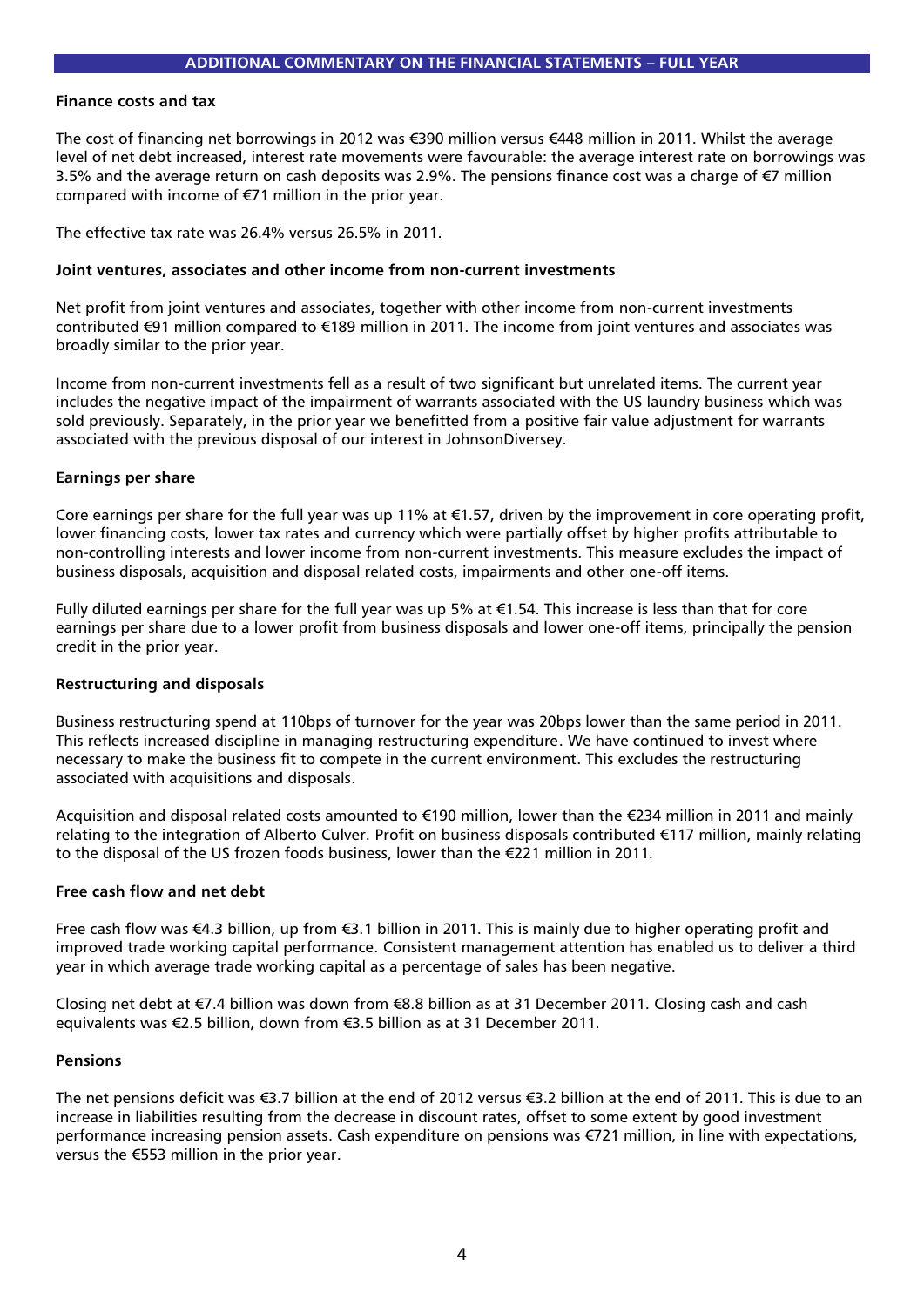#### **CAUTIONARY STATEMENT**

This announcement may contain forward-looking statements, including "forward-looking statements" within the meaning of the United States Private Securities Litigation Reform Act of 1995. Words such as "will", "aim", "expects", 'anticipates', 'intends', 'believes', 'vision', or the negative of these terms and other similar expressions of future performance or results, and their negatives, are intended to identify such forward-looking statements. These forward-looking statements are based upon current expectations and assumptions regarding anticipated developments and other factors affecting the Group. They are not historical facts, nor are they guarantees of future performance.

Because these forward-looking statements involve risks and uncertainties, there are important factors that could cause actual results to differ materially from those expressed or implied by these forward-looking statements. Among other risks and uncertainties, the material or principal factors which could cause actual results to differ materially are: Unilever"s global brands not meeting consumer preferences; increasing competitive pressures; Unilever"s investment choices in its portfolio management; finding sustainable solutions to support long-term growth; customer relationships; the recruitment and retention of talented employees; disruptions in our supply chain; the cost of raw materials and commodities; secure and reliable IT infrastructure; successful execution of acquisitions, divestitures and business transformation projects; economic and political risks and national disasters; the debt crisis in Europe; financial risks; failure to meet high product safety and ethical standards; and managing regulatory, tax and legal matters. Further details of potential risks and uncertainties affecting the Group are described in the Group"s filings with the London Stock Exchange, Euronext Amsterdam and the US Securities and Exchange Commission, including the Group"s Annual Report on Form 20-F for the year ended 31 December 2011 and the Annual Report and Accounts 2011. These forward-looking statements speak only as of the date of this announcement. Except as required by any applicable law or regulation, the Group expressly disclaims any obligation or undertaking to release publicly any updates or revisions to any forward-looking statements contained herein to reflect any change in the Group"s expectations with regard thereto or any change in events, conditions or circumstances on which any such statement is based.

#### **ENQUIRIES**

**Media:** Media Relations Team UK +44 20 7822 6719 [trevor.gorin@unilever.com](mailto:trevor.gorin@unilever.com) NL +31 10 217 4844 [flip.dotsch@unilever.com](mailto:fleur-van.bruggen@unilever.com)

**Investors:** Investor Relations Team +44 20 7822 6830 [investor.relations@unilever.com](mailto:investor.relations@unilever.com)

There will be a web cast of the results presentation available at: [www.unilever.com/ourcompany/investorcentre/results/quarterlyresults/default.asp](http://www.unilever.com/ourcompany/investorcentre/results/quarterlyresults/default.asp)

The web cast can also be viewed from the Unilever Investor Relations app which you can download from: http://itunes.apple.com/us/app/unilever-investor-centre-app/id483403509?mt=8&ign-mpt=uo%3D4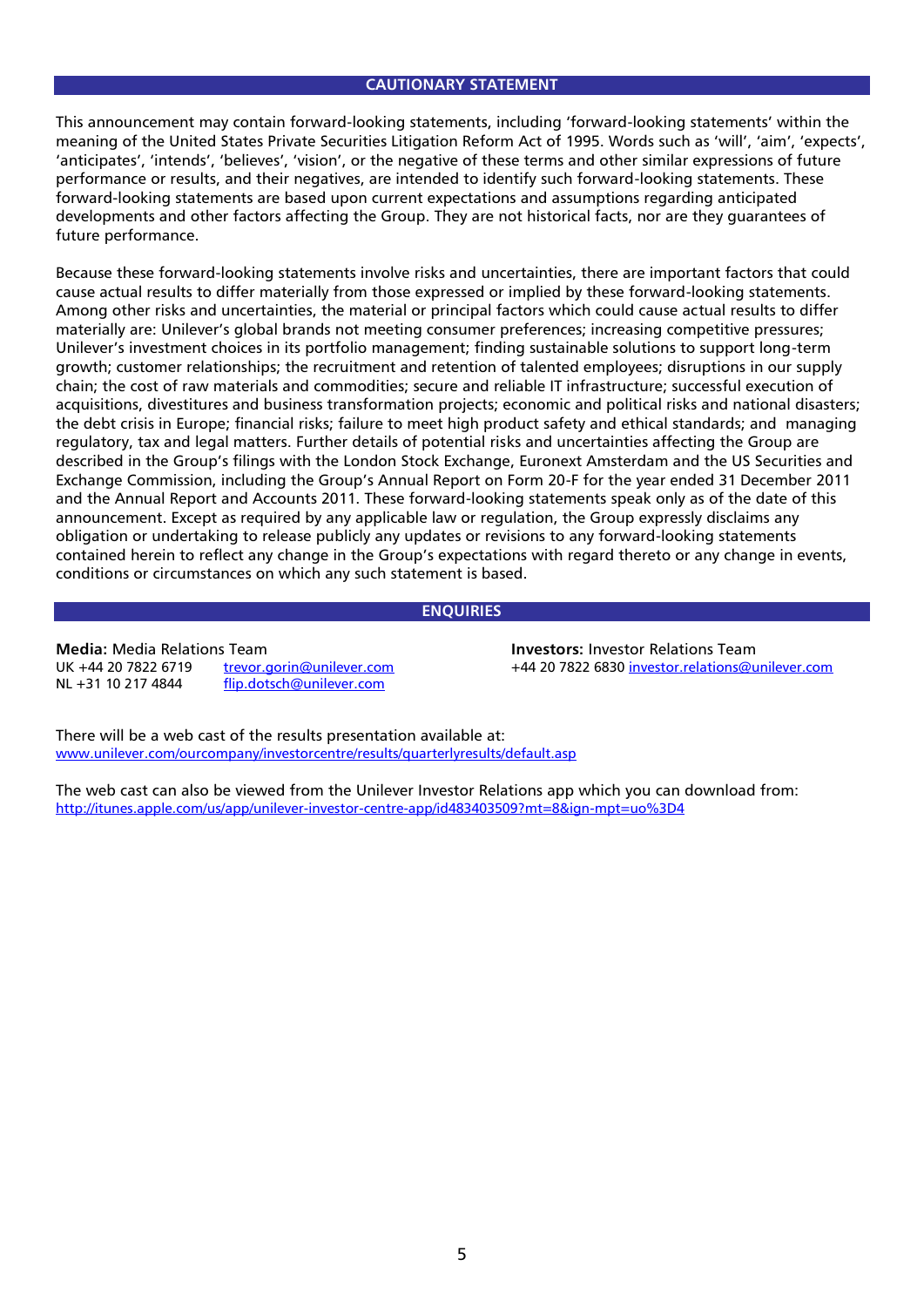# **INCOME STATEMENT**

| $\epsilon$ million                                                                                                 | <b>Full Year</b>             |                            |                         |          |
|--------------------------------------------------------------------------------------------------------------------|------------------------------|----------------------------|-------------------------|----------|
|                                                                                                                    |                              |                            | Increase/<br>(Decrease) |          |
|                                                                                                                    | 2012                         | 2011                       | Current                 | Constant |
|                                                                                                                    |                              |                            | rates                   | rates    |
| <b>Turnover</b>                                                                                                    | 51,324                       | 46,467                     | 10.5%                   | 8.0%     |
| <b>Operating profit</b>                                                                                            | 6,989                        | 6,433                      | 9%                      | 7%       |
| After (charging)/crediting non-core items                                                                          | (73)                         | 144                        |                         |          |
| <b>Net finance costs</b><br>Finance income<br>Finance costs<br>Pensions and similar obligations                    | (397)<br>136<br>(526)<br>(7) | (377)<br>92<br>(540)<br>71 |                         |          |
| Share of net profit/(loss) of joint ventures and<br>associates<br>Other income/(loss) from non-current investments | 105<br>(14)                  | 113<br>76                  |                         |          |
| <b>Profit before taxation</b>                                                                                      | 6,683                        | 6,245                      | 7%                      | 6%       |
| Taxation                                                                                                           | (1,735)                      | (1,622)                    |                         |          |
| Net profit                                                                                                         | 4,948                        | 4,623                      | 7%                      | 6%       |
| <b>Attributable to:</b>                                                                                            |                              |                            |                         |          |
| Non-controlling interests<br>Shareholders' equity                                                                  | 468<br>4,480                 | 371<br>4,252               | 5%                      | 4%       |

| Combined earnings per share        |      |      |    |    |
|------------------------------------|------|------|----|----|
| Basic earnings per share (euros)   | I.58 |      | 5% | 3% |
| Diluted earnings per share (euros) | l.54 | 1.46 | 5% | 4% |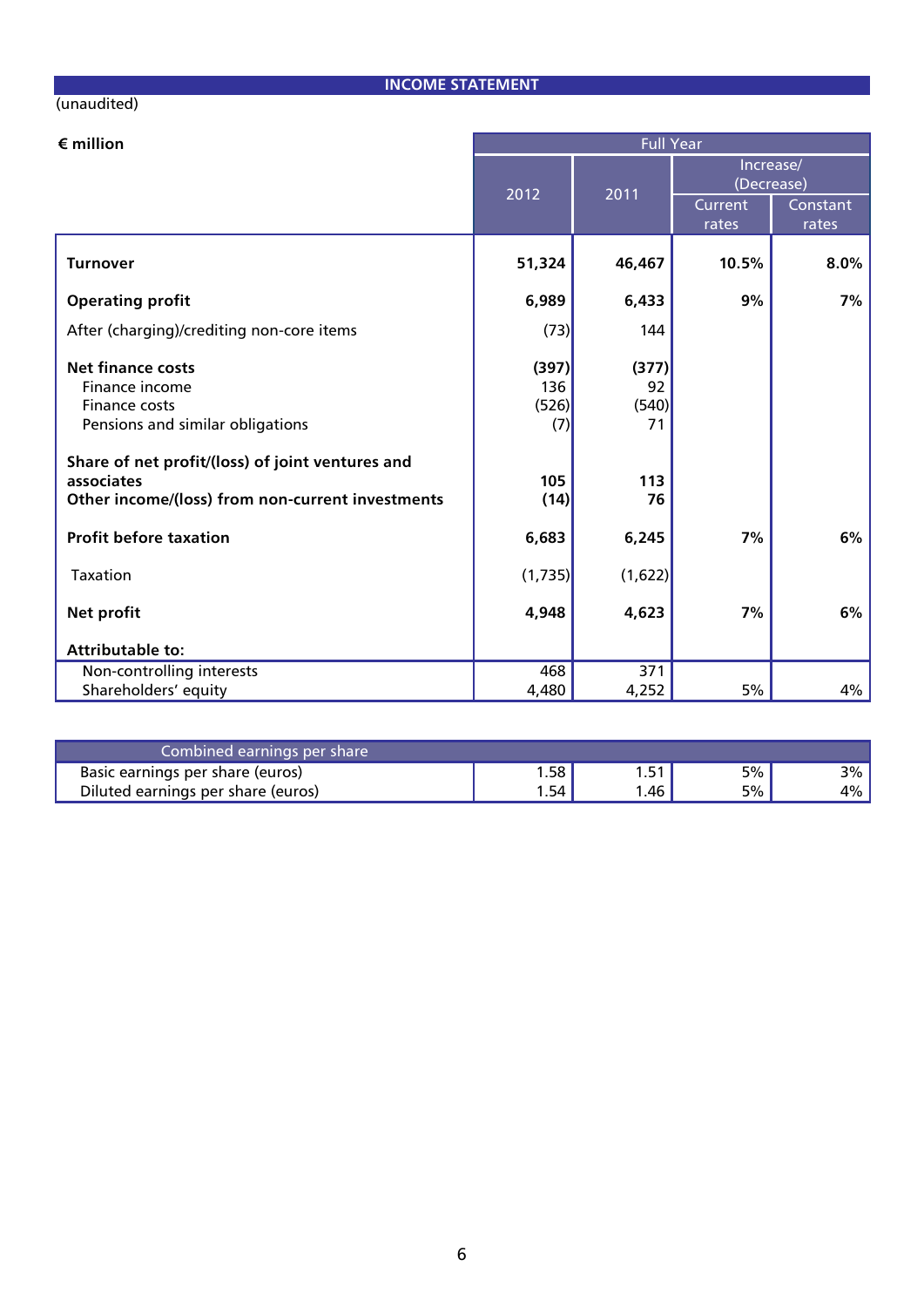# **STATEMENT OF COMPREHENSIVE INCOME**

## (unaudited)

| $\bm{\epsilon}$ million                                       | <b>Full Year</b> |          |  |  |
|---------------------------------------------------------------|------------------|----------|--|--|
|                                                               | 2012             | 2011     |  |  |
| Net profit                                                    | 4,948            | 4,623    |  |  |
| Other comprehensive income                                    |                  |          |  |  |
| Fair value gains/(losses) on financial instruments net of tax | (125)            | (168)    |  |  |
| Actuarial gains/(losses) on pension schemes net of tax        | (644)            | (1, 243) |  |  |
| Currency retranslation gains/(losses) net of tax              | (316)            | (703)    |  |  |
| Total comprehensive income                                    | 3,863            | 2,509    |  |  |
|                                                               |                  |          |  |  |
| <b>Attributable to:</b>                                       |                  |          |  |  |
| Non-controlling interests                                     | 444              | 314      |  |  |
| Shareholders' equity                                          | 3,419            | 2,195    |  |  |

# **STATEMENT OF CHANGES IN EQUITY**

| $\epsilon$ million                                             | <b>Full Year</b> |                 |  |  |
|----------------------------------------------------------------|------------------|-----------------|--|--|
|                                                                | 2012             | 2011            |  |  |
|                                                                |                  |                 |  |  |
| Equity at 1 January<br>Total comprehensive income for the year | 14,921<br>3,863  | 15,078<br>2,509 |  |  |
| Dividends on ordinary capital                                  | (2,696)          | (2,487)         |  |  |
| Movement in treasury stock                                     | 52               | 48              |  |  |
| Share-based payment credit                                     | 153              | 105             |  |  |
| Dividends paid to non-controlling interests                    | (464)            | (288)           |  |  |
| Currency retranslation gains/(losses) net of tax               | (2)              | (1)             |  |  |
|                                                                |                  |                 |  |  |
| Other movements in equity<br>Equity at the end of the period   | (111)<br>15,716  | (43)<br>14,921  |  |  |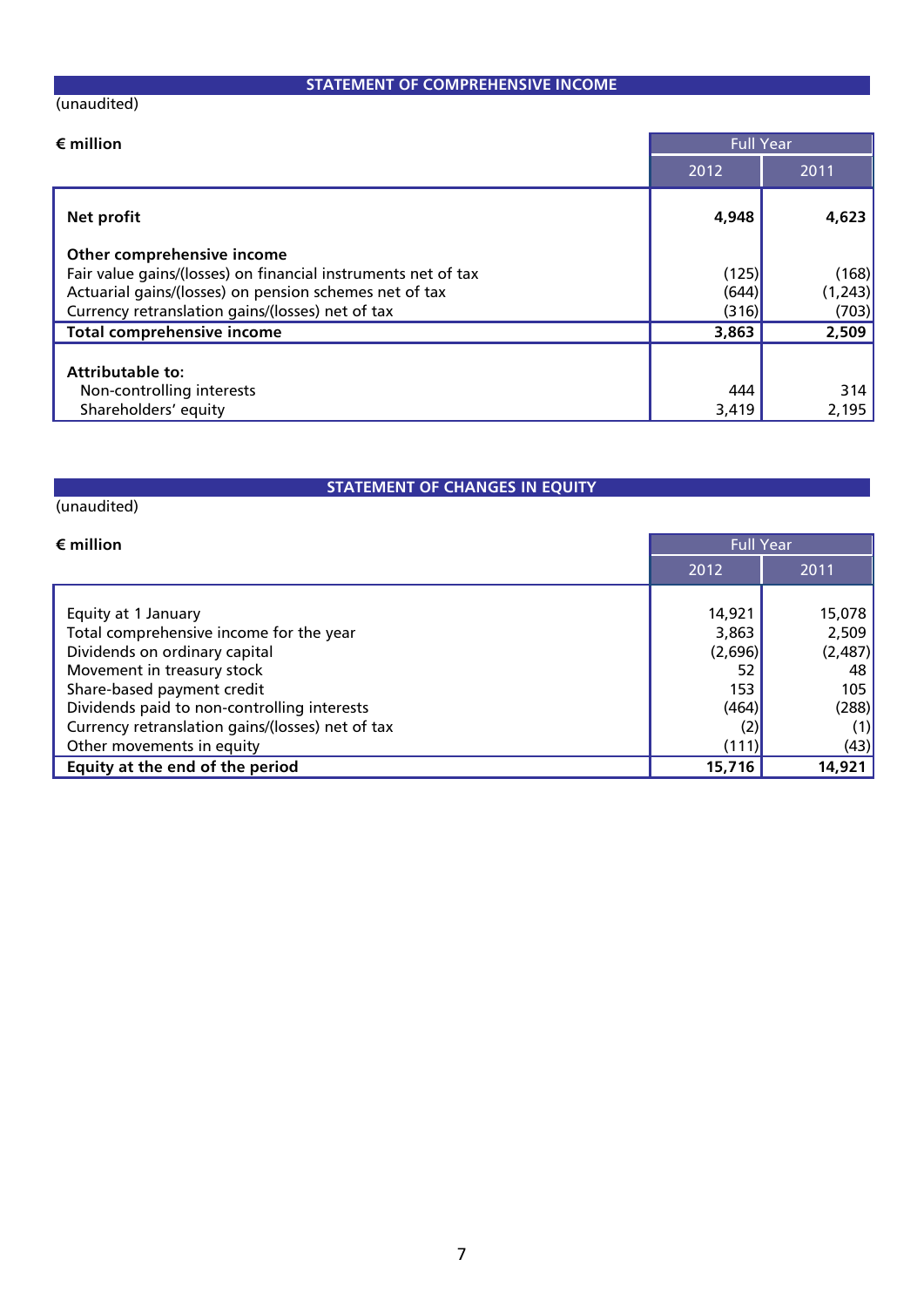## **BALANCE SHEET**

| $\epsilon$ million                                   | As at 31 December |        |
|------------------------------------------------------|-------------------|--------|
|                                                      | 2012              | 2011   |
| <b>Non-current assets</b>                            |                   |        |
| Goodwill                                             | 14,619            | 14,896 |
| Intangible assets                                    | 7,099             | 7,017  |
| Property, plant and equipment                        | 9,445             | 8,774  |
| Pension asset for funded schemes in surplus          | 672               | 1,003  |
| Deferred tax assets                                  | 1,113             | 421    |
| <b>Financial assets</b>                              | 535               | 478    |
| Other non-current assets                             | 536               | 632    |
|                                                      | 34,019            | 33,221 |
| <b>Current assets</b>                                |                   |        |
| Inventories                                          | 4,436             | 4,601  |
| Trade and other current receivables                  | 4,436             | 4,513  |
| <b>Current tax assets</b>                            | 217               | 219    |
| Cash and cash equivalents                            | 2,465             | 3,484  |
| Other financial assets                               | 401               | 1,453  |
| Non-current assets held for sale                     | 192               | 21     |
|                                                      | 12,147            | 14,291 |
| <b>Total assets</b>                                  | 46,166            | 47,512 |
| <b>Current liabilities</b>                           |                   |        |
| Other financial liabilities                          | 2,656             | 5,840  |
| Trade payables and other current liabilities         | 11,668            | 10,971 |
| <b>Current tax liabilities</b>                       | 1,129             | 725    |
| Provisions                                           | 361               | 393    |
| Liabilities associated with assets held for sale     |                   |        |
|                                                      | 15,815            | 17,929 |
| <b>Non-current liabilities</b>                       |                   |        |
| Financial liabilities due after one year             | 7,565             | 7,878  |
| Non-current tax liabilities                          | 100               | 258    |
| Pensions and post-retirement healthcare liabilities: |                   |        |
| Funded schemes in deficit                            | 2,291             | 2,295  |
| Unfunded schemes                                     | 2,040             | 1,911  |
| Provisions                                           | 846               | 908    |
| Deferred tax liabilities                             | 1,393             | 1,125  |
| Other non-current liabilities                        | 400               | 287    |
|                                                      | 14,635            | 14,662 |
| <b>Total liabilities</b>                             | 30,450            | 32,591 |
|                                                      |                   |        |
| <b>Equity</b>                                        |                   |        |
| Shareholders' equity                                 | 15,159            | 14,293 |
| Non-controlling interests                            | 557               | 628    |
| <b>Total equity</b>                                  | 15,716            | 14,921 |
| <b>Total liabilities and equity</b>                  | 46,166            | 47,512 |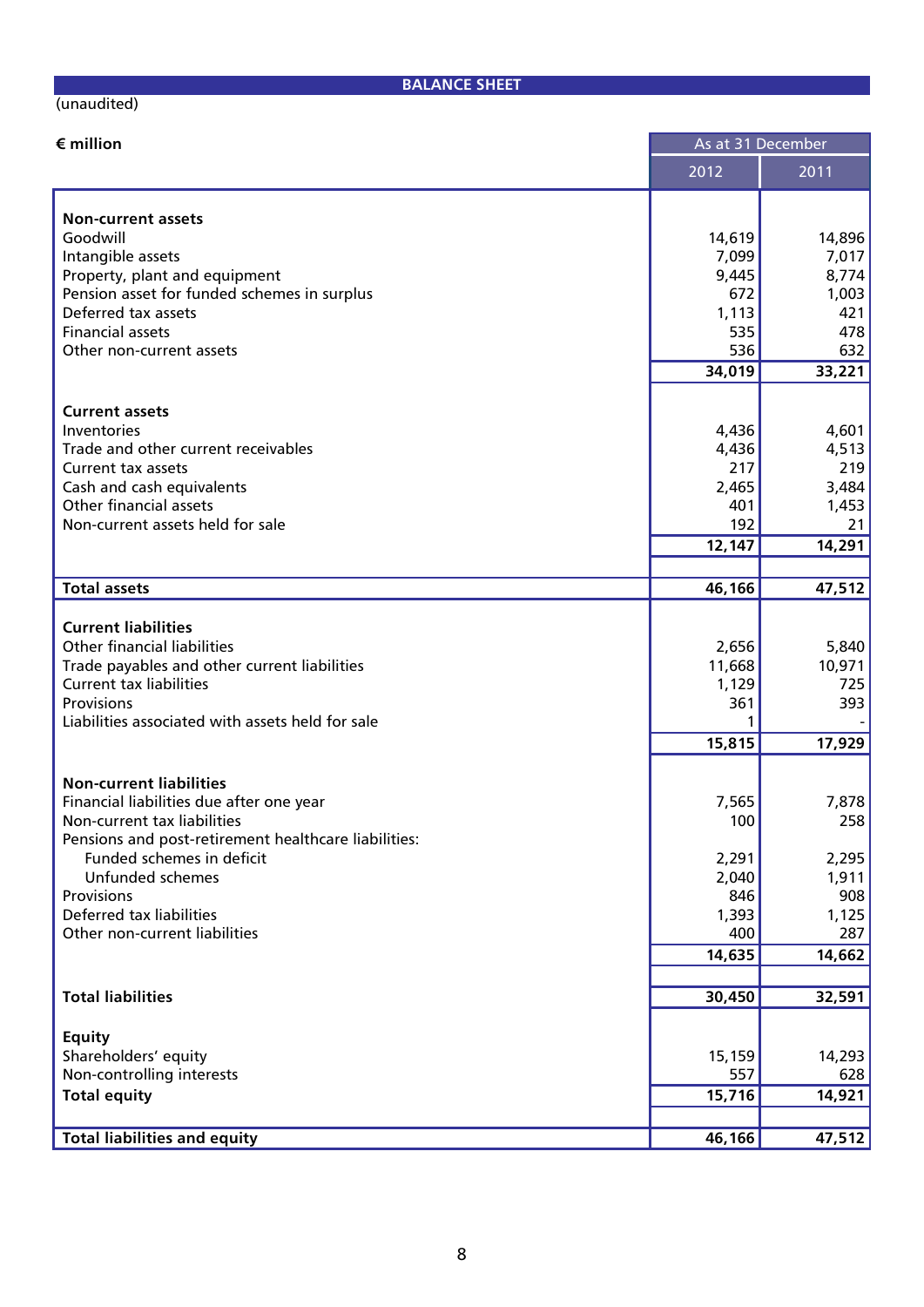## **CASH FLOW STATEMENT**

| $\epsilon$ million                                                | <b>Full Year</b> |              |
|-------------------------------------------------------------------|------------------|--------------|
|                                                                   | 2012             | 2011         |
| Net profit                                                        | 4,948            | 4,623        |
| Taxation                                                          | 1,735            | 1,622        |
| Share of net profit of joint ventures/associates and other income |                  |              |
| from non-current investments<br>Net finance costs                 | (91)<br>397      | (189)<br>377 |
|                                                                   |                  |              |
| <b>Operating profit</b>                                           | 6,989            | 6,433        |
| Depreciation, amortisation and impairment                         | 1,199            | 1,029        |
| Changes in working capital                                        | 822              | (177)        |
| Pensions and similar provisions less payments                     | (381)            | (553)        |
| Provisions less payments                                          | (43)             | 9            |
| Elimination of (profits)/losses on disposals                      | (236)            | (215)        |
| Non-cash charge for share-based compensation                      | 153              | 105          |
| Other adjustments                                                 | 13               | 8            |
| <b>Cash flow from operating activities</b>                        | 8,516            | 6,639        |
| Income tax paid                                                   | (1,680)          | (1, 187)     |
| Net cash flow from operating activities                           | 6,836            | 5,452        |
|                                                                   |                  |              |
| Interest received                                                 | 146              | 93           |
| Net capital expenditure                                           | (2, 143)         | (1, 974)     |
| Acquisitions and disposals                                        | 113              | (1,720)      |
| Other investing activities                                        | 1,129            | (866)        |
| Net cash flow from/(used in) investing activities                 | (755)            | (4, 467)     |
|                                                                   |                  |              |
| Dividends paid on ordinary share capital                          | (2,699)          | (2,485)      |
| Interest and preference dividends paid                            | (506)            | (496)        |
| Change in financial liabilities                                   | (3,009)          | 3,757        |
| Other movements on treasury stock                                 | 48               | 30           |
| Other financing activities                                        | (456)            | (395)        |
| Net cash flow from/(used in) financing activities                 | (6, 622)         | 411          |
|                                                                   |                  |              |
|                                                                   |                  |              |
| Net increase/(decrease) in cash and cash equivalents              | (541)            | 1,396        |
| Cash and cash equivalents at the beginning of the period          | 2,978            | 1,966        |
| Effect of foreign exchange rate changes                           | (220)            | (384)        |
| Cash and cash equivalents at the end of the period                | 2,217            | 2,978        |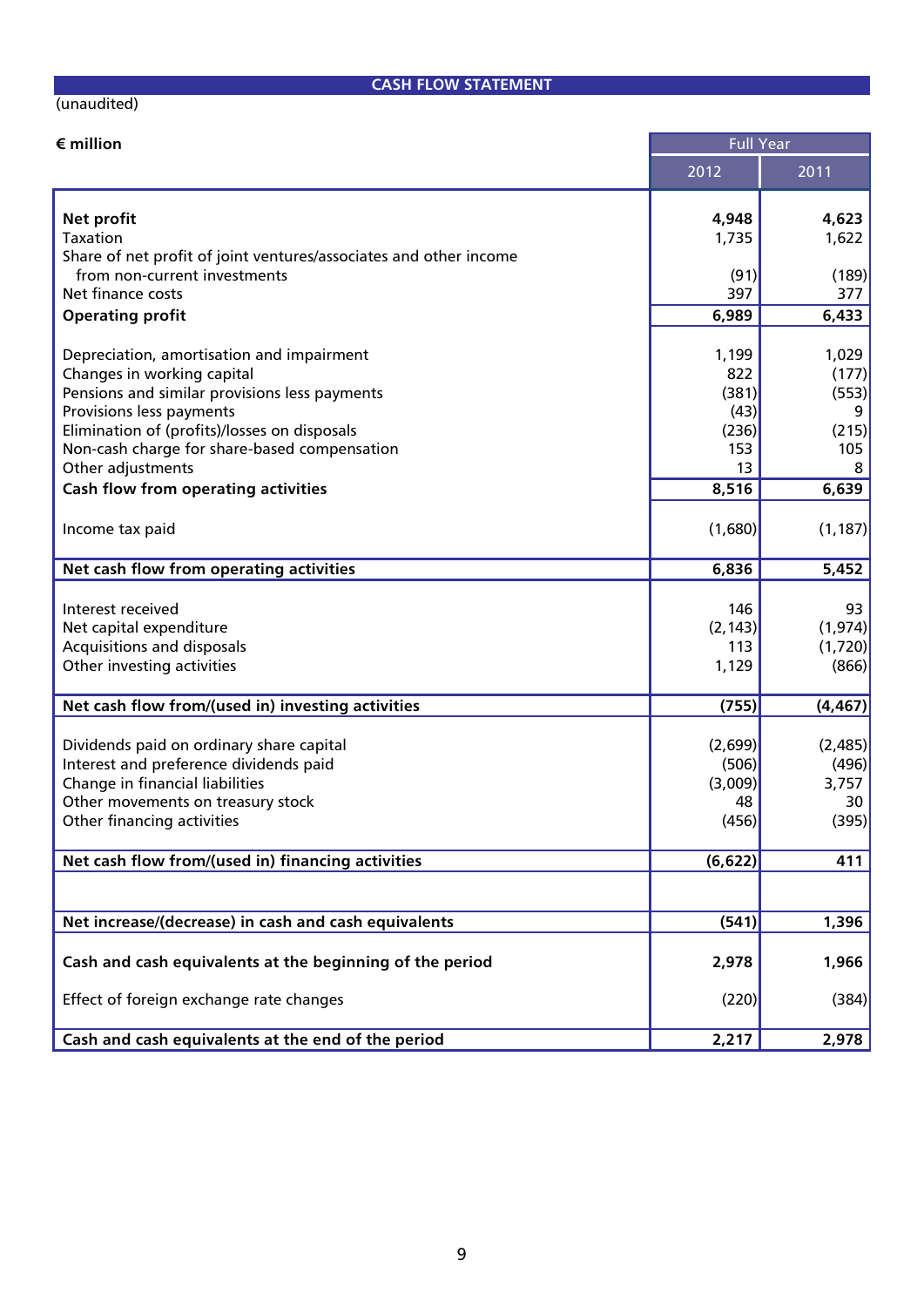#### **1 ACCOUNTING INFORMATION AND POLICIES**

Except for the revised policy on operating segments and the replacement of underlying operating profit with core operating profit as a non-GAAP measure (see below), the accounting policies and methods of computation are consistent with the year ended 31 December 2011. The condensed preliminary financial statements are based on International Financial Reporting Standards (IFRS) as adopted by the EU and IFRS as issued by the International Accounting Standards Board.

The Group has revised its operating segments to align with the new structure under which the business is managed. Beginning 2012, operating segment information is provided based on four product areas: Personal Care, Foods, Refreshment and Home Care. Additional information is provided by geographies.

From 2012 the Group refers to core operating profit and core operating margin as non-GAAP measures. This means operating profit and operating margin, respectively, before the impact of business disposals, acquisition and disposal related costs, impairments and other one-off items, which we collectively term non-core items, on the grounds that the incidence of these items is uneven between reporting periods. The Group also refers to core earnings per share (core EPS). In calculating core EPS, net profit attributable to shareholders" equity is adjusted to eliminate the post tax impact of non-core items.

The condensed financial statements are shown at current exchange rates, while percentage year-on-year changes are shown at both current and constant exchange rates to facilitate comparison. The income statement on page 6, the statements of comprehensive income and changes in equity on page 7, the cash flow statement on page 9, and the free cash flow note on page 15 are translated at exchange rates current in each period. The balance sheet on page 8 and the net debt note on page 15 are translated at period-end rates of exchange.

The condensed financial statements attached do not constitute the full financial statements within the meaning of Section 434 of the UK Companies Act 2006. Full accounts for Unilever for the year ended 31 December 2011 have been delivered to the Registrar of Companies. The auditors" reports on these accounts were unqualified and did not contain a statement under Section 498 (2) or Section 498 (3) of the UK Companies Act 2006.

#### **2 NON-GAAP MEASURES**

In our financial reporting we use certain measures that are not recognised under IFRS or other generally accepted accounting principles (GAAP). We do this because we believe that these measures are useful to investors and other users of our financial statements in helping them to understand underlying business performance. Wherever we use such measures, we make clear that these are not intended as a substitute for recognised GAAP measures. Wherever appropriate and practical, we provide reconciliations to relevant GAAP measures. Unilever uses "constant rate" "underlying" and "core" measures primarily for internal performance analysis and targeting purposes.

The principal non-GAAP measure which we apply in our quarterly reporting is underlying sales growth (abbreviated to "USG" or "growth"), which we reconcile to changes in the GAAP measure turnover in notes 4 and 5. Underlying sales growth represents turnover growth at constant exchange rates, excluding the effects of acquisitions and disposals. Turnover includes the impact of exchange rates, acquisitions and disposals.

Other non-GAAP measures are core operating profit, core operating margin and core EPS, as explained in note 1. Core EPS is further discussed on page 4 and in note 9. We also discuss free cash flow, which we reconcile in note 7 to the amounts in the cash flow statement, and net debt, which we reconcile in note 8 to the amounts reported in our balance sheet and cash flow statement.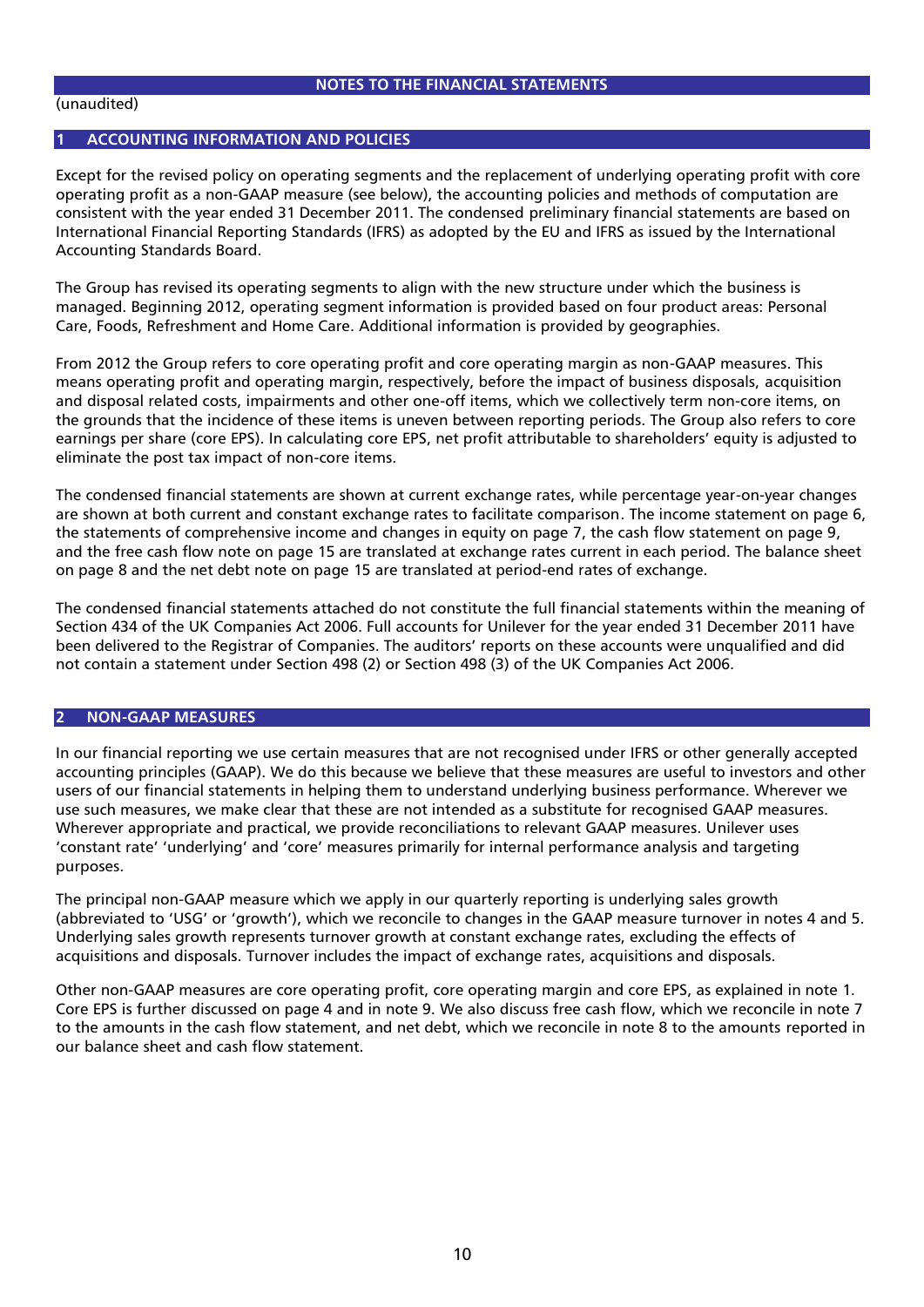### (unaudited)

## **3 SIGNIFICANT ITEMS WITHIN THE INCOME STATEMENT**

In our income statement reporting we disclose the total value of non-core items that arise within operating profit.

| $\epsilon$ million                         |       | <b>Full Year</b> |
|--------------------------------------------|-------|------------------|
|                                            | 2012  | 2011             |
| Acquisition and disposal related costs     | (190) | (234)            |
| Gain/(loss) on disposal of group companies | 117   | 221              |
| Impairments and other one-off items        |       | 157              |
|                                            |       |                  |
| Non-core items before tax                  | (73)  | 144              |
| Tax impact of non-core items               | (14)  | (6)              |
| Non-core items after tax                   | (87)  | 138              |
| <b>Attributable to:</b>                    |       |                  |
| Non-controlling interests                  |       |                  |
| Shareholders' equity                       | (87)  | 138              |

The following table shows the impact of non-core items on profit attributable to shareholders.

| $\epsilon$ million                               | <b>Full Year</b> |       |  |
|--------------------------------------------------|------------------|-------|--|
|                                                  | 2012             | 2011  |  |
| Net profit attributable to shareholders' equity  | 4,480            | 4,252 |  |
| Post tax impact of non-core items                | 87               | (138) |  |
| Core profit attributable to shareholder's equity | 4,567            | 4.114 |  |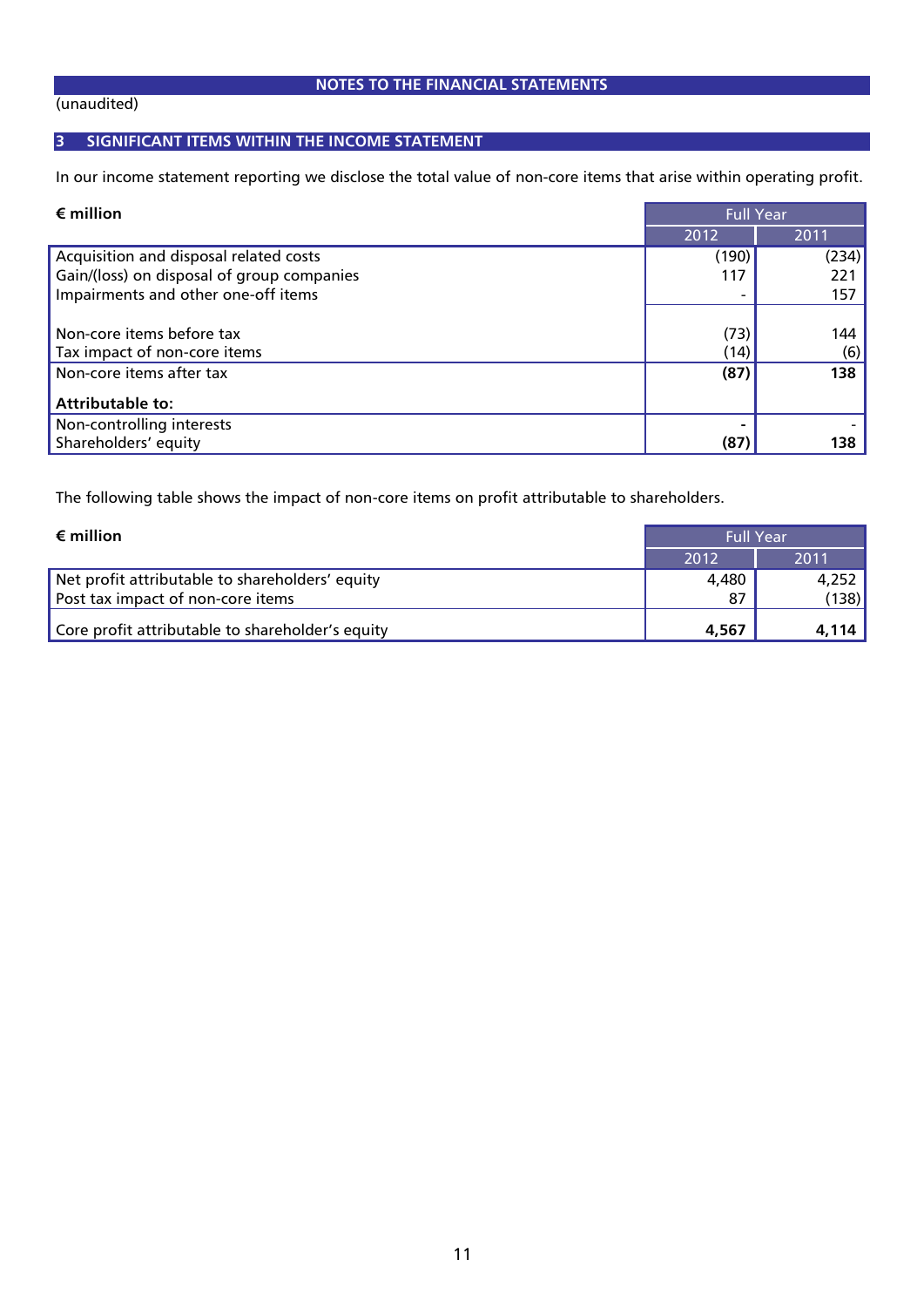# **4 SEGMENT INFORMATION - CATEGORIES**

| <b>Fourth Quarter</b>                                                                                                               | Personal<br>Care                                | <b>Foods</b>                          | Refreshment                                 | Home<br>Care                            | <b>Total</b>                                   |
|-------------------------------------------------------------------------------------------------------------------------------------|-------------------------------------------------|---------------------------------------|---------------------------------------------|-----------------------------------------|------------------------------------------------|
| Turnover ( $\notin$ million)<br>2011<br>2012<br>Change (%)<br>Impact of:<br>Exchange rates (%)<br>Acquisitions (%)<br>Disposals (%) | 4,124<br>4,651<br>12.8<br>(0.2)<br>1.7<br>(0.4) | 3,672<br>3,754<br>2.2<br>2.7<br>(1.7) | 1,663<br>1,859<br>11.8<br>1.0<br>0.2<br>0.7 | 2,105<br>2,298<br>9.2<br>(0.1)<br>(1.0) | 11,564<br>12,562<br>8.6<br>0.9<br>0.7<br>(0.8) |
| Underlying sales growth (%)                                                                                                         | 11.5                                            | 1.3                                   | 9.8                                         | 10.4                                    | 7.8                                            |
| Price (%)<br>Volume (%)                                                                                                             | 4.0<br>7.2                                      | 1.4<br>(0.1)                          | 2.9<br>6.7                                  | 3.1<br>7.0                              | 2.9<br>4.8                                     |

| <b>Full Year</b>                                   | Personal<br>Care | Foods  | Refreshment | <b>Home</b><br>Care | Total  |
|----------------------------------------------------|------------------|--------|-------------|---------------------|--------|
|                                                    |                  |        |             |                     |        |
| Turnover ( $\notin$ million)                       |                  |        |             |                     |        |
| 2011                                               | 15,471           | 13,986 | 8,804       | 8,206               | 46,467 |
| 2012                                               | 18,097           | 14,444 | 9,726       | 9,057               | 51,324 |
| Change (%)                                         | 17.0             | 3.3    | 10.5        | 10.4                | 10.5   |
| Impact of:                                         |                  |        |             |                     |        |
| Exchange rates (%)                                 | 2.3              | 3.0    | 2.4         | 0.6                 | 2.2    |
| Acquisitions (%)                                   | 4.4              |        | 0.8         | 0.6                 | 1.8    |
| Disposals (%)                                      | (0.5)            | (1.5)  | 0.7         | (1.1)               | (0.7)  |
|                                                    |                  |        |             |                     |        |
| Underlying sales growth (%)                        | 10.0             | 1.8    | 6.3         | 10.3                | 6.9    |
| Price (%)                                          | 3.3              | 2.7    | 3.9         | 3.9                 | 3.3    |
| Volume (%)                                         | 6.5              | (0.9)  | 2.4         | 6.2                 | 3.4    |
|                                                    |                  |        |             |                     |        |
| <b>Operating profit (€ million)</b>                |                  |        |             |                     |        |
| 2011                                               | 2,536            | 2,693  | 723         | 481                 | 6,433  |
| 2012                                               | 2,928            | 2,605  | 911         | 545                 | 6,989  |
|                                                    |                  |        |             |                     |        |
| Core operating profit $(\epsilon \text{ million})$ |                  |        |             |                     |        |
| 2011                                               | 2,723            | 2,449  | 676         | 441                 | 6,289  |
| 2012                                               | 3,088            | 2,532  | 911         | 531                 | 7,062  |
| <b>Operating margin (%)</b>                        |                  |        |             |                     |        |
| 2011                                               | 16.4             | 19.3   | 8.2         | 5.9                 | 13.8   |
| 2012                                               | 16.2             | 18.0   | 9.4         | 6.0                 | 13.6   |
|                                                    |                  |        |             |                     |        |
| Core operating margin (%)                          |                  |        |             |                     |        |
| 2011                                               | 17.6             | 17.5   | 7.7         | 5.4                 | 13.5   |
| 2012                                               | 17.1             | 17.5   | 9.4         | 5.9                 | 13.8   |
|                                                    |                  |        |             |                     |        |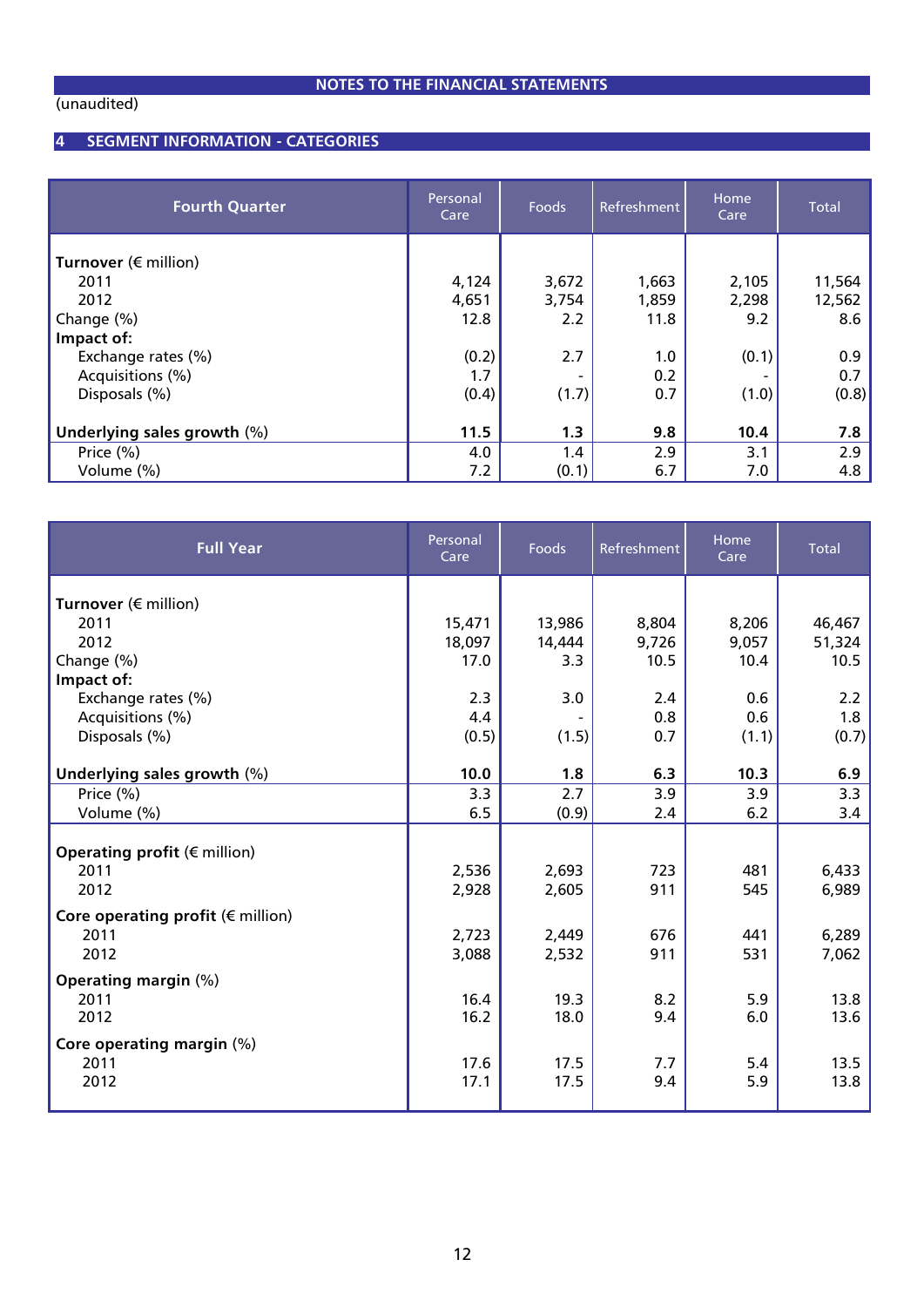## **5 SEGMENT INFORMATION - GEOGRAPHIES**

| <b>Fourth Quarter</b>        | Asia /<br>AMET/<br><b>RUB</b> | <b>The</b><br><b>Americas</b> | Europe | <b>Total</b> |
|------------------------------|-------------------------------|-------------------------------|--------|--------------|
| Turnover ( $\notin$ million) |                               |                               |        |              |
| 2011                         | 4,460                         | 3,867                         | 3,237  | 11,564       |
| 2012                         | 5,021                         | 4,246                         | 3,295  | 12,562       |
| Change (%)                   | 12.6                          | 9.8                           | 1.8    | 8.6          |
| Impact of:                   |                               |                               |        |              |
| Exchange rates (%)           | 0.8                           | 0.1                           | 2.1    | 0.9          |
| Acquisitions (%)             | 1.7                           |                               |        | 0.7          |
| Disposals (%)                | (0.1)                         | (1.9)                         | (0.4)  | (0.8)        |
| Underlying sales growth (%)  | 9.9                           | 11.8                          | 0.2    | 7.8          |
| Price (%)                    | 3.8                           | 4.6                           | (0.6)  | 2.9          |
| Volume (%)                   | 5.9                           | 6.9                           | 0.7    | 4.8          |

| <b>Full Year</b>                                     | Asia /<br>AMET /<br><b>RUB</b> | <b>The</b><br><b>Americas</b> | Europe         | <b>Total</b>   |
|------------------------------------------------------|--------------------------------|-------------------------------|----------------|----------------|
|                                                      |                                |                               |                |                |
| Turnover ( $\notin$ million)<br>2011                 | 17,723                         | 15,251                        | 13,493         | 46,467         |
| 2012                                                 | 20,357                         | 17,088                        | 13,879         | 51,324         |
| Change (%)                                           | 14.9                           | 12.0                          | 2.9            | 10.5           |
| Impact of:                                           |                                |                               |                |                |
| Exchange rates (%)                                   | 2.2                            | 3.0                           | 1.3            | 2.2            |
| Acquisitions (%)                                     | 1.8                            | 2.1                           | 1.3            | 1.8            |
| Disposals (%)                                        | (0.2)                          | (1.3)                         | (0.6)          | (0.7)          |
| Underlying sales growth (%)                          | 10.6                           | 7.9                           | 0.8            | 6.9            |
| Price (%)                                            | 4.6                            | 4.8                           | (0.1)          | 3.3            |
| Volume (%)                                           | 5.7                            | 3.1                           | 0.9            | 3.4            |
| Operating profit ( $\notin$ million)<br>2011<br>2012 | 2,109<br>2,637                 | 2,250<br>2,433                | 2,074<br>1,919 | 6,433<br>6,989 |
| Core operating profit $(\epsilon \text{ million})$   |                                |                               |                |                |
| 2011                                                 | 2,128                          | 2,123                         | 2,038          | 6,289          |
| 2012                                                 | 2,667                          | 2,420                         | 1,975          | 7,062          |
| <b>Operating margin (%)</b>                          |                                |                               |                |                |
| 2011                                                 | 11.9                           | 14.8                          | 15.4           | 13.8           |
| 2012                                                 | 13.0                           | 14.2                          | 13.8           | 13.6           |
| Core operating margin (%)                            |                                |                               |                |                |
| 2011                                                 | 12.0                           | 13.9                          | 15.1           | 13.5           |
| 2012                                                 | 13.1                           | 14.2                          | 14.2           | 13.8           |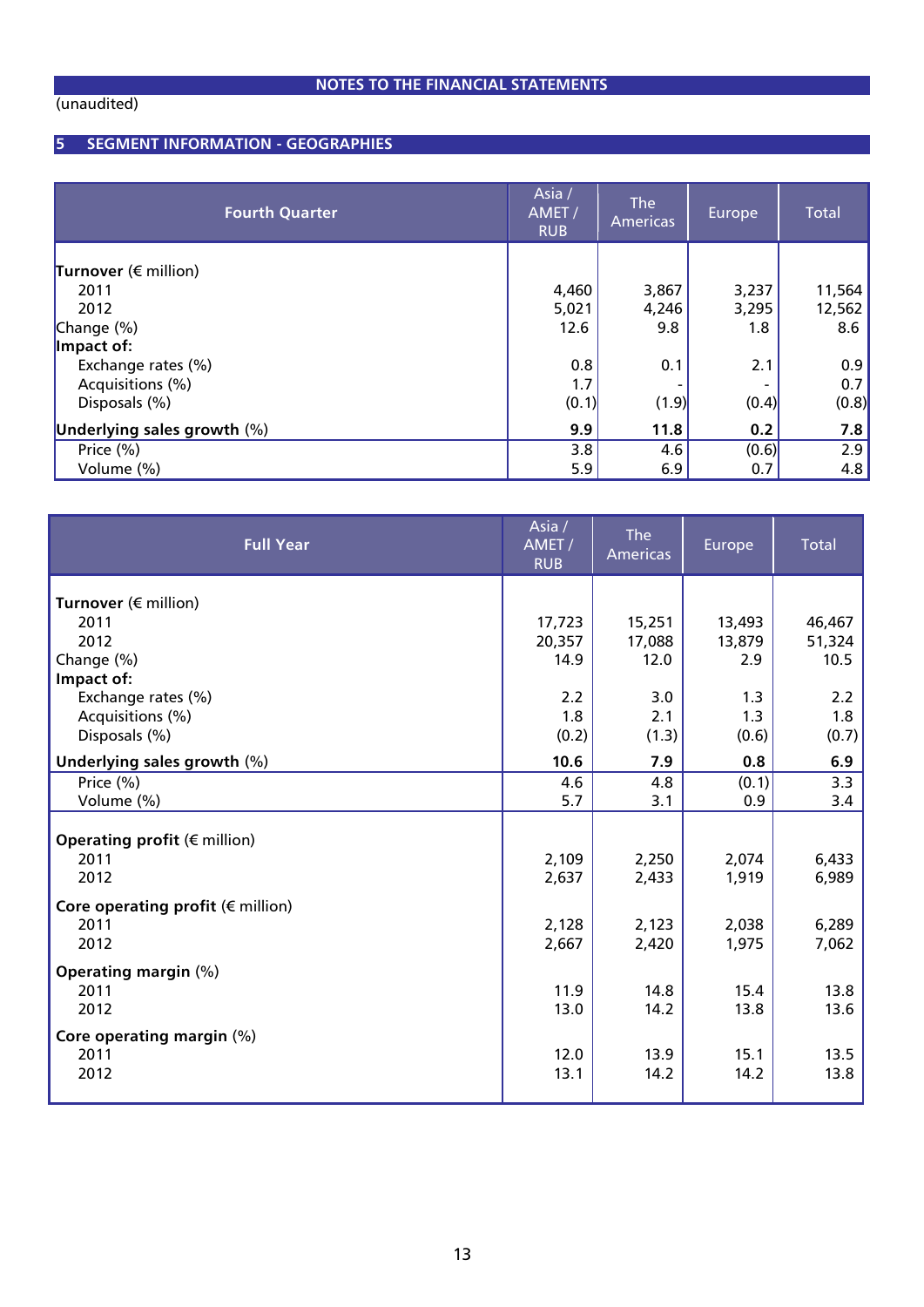#### (unaudited)

## **5 SEGMENT INFORMATION – GEOGRAPHIES (continued)**

#### **Additional geographical information**

|                         | Fourth Quarter 2012 |      |      |            | Fourth Quarter 2011 |       |       |            |
|-------------------------|---------------------|------|------|------------|---------------------|-------|-------|------------|
|                         | Turnover            | USG  | UVG. | <b>UPG</b> | Turnover            | USG   | UVG   | <b>UPG</b> |
|                         | €m                  | %    | %    | $\%$       | €m                  | $\%$  | %     | %          |
| Unilever Total          | 12,562              | 7.8  | 4.8  | 2.9        | 11,564              | 6.6   | 0.1   | 6.5        |
| Developed markets       | 5,484               | 4.0  | 4.1  | (0.1)      | 5,210               | (0.3) | (3.7) | 3.6        |
| <b>Emerging markets</b> | 7,078               | 10.8 | 5.3  | 5.2        | 6,354               | 12.3  | 3.3   | 8.8        |

|                       | Full Year 2012 |      |      | Full Year 2011 |          |            |       |            |
|-----------------------|----------------|------|------|----------------|----------|------------|-------|------------|
|                       | Turnover       | USG. | UVG. | <b>UPG</b>     | Turnover | <b>USG</b> | UVG.  | <b>UPG</b> |
|                       | €m             | $\%$ | $\%$ | %              | €m       | $\%$       | %     | $\%$       |
| <b>Unilever Total</b> | 51,324         | 6.9  | 3.4  | 3.3            | 46,467   | 6.5        | 1.6   | 4.8        |
| Developed markets     | 22,993         | 1.6  | 0.8  | 0.8            | 21,470   | 0.8        | (1.6) | 2.4        |
| Emerging markets      | 28,331         | 11.4 | 5.7  | 5.4            | 24,997   | 11.5       | 4.4   | 6.8        |

|                     | <b>Fourth Quarter 2012</b> |      |      |     | <b>Fourth Quarter 2011</b> |            |            |            |
|---------------------|----------------------------|------|------|-----|----------------------------|------------|------------|------------|
|                     | Turnover                   | USG. | UVG. | UPG | Turnover                   | <b>USG</b> | <b>UVG</b> | <b>UPG</b> |
|                     | €m                         | %    | $\%$ | %   | €m                         | $\%$       | %          | $\%$       |
| <b>The Americas</b> | 4,246                      | 11.8 | 6.9  | 4.6 | 3,868                      | 5.3        | (1.2)      | 6.6        |
| North America       | 2,092                      | 12.0 | 10.9 | 1.0 | 1,863                      | (0.9)      | (5.4)      | 4.7        |
| Latin America       | 2,154                      | 11.6 | 3.5  | 7.8 | 2,005                      | 11.3       | 2.7        | 8.3        |

|               | Full Year 2012 |      |            | Full Year 2011 |          |            |            |            |
|---------------|----------------|------|------------|----------------|----------|------------|------------|------------|
|               | Turnover       | USG. | <b>UVG</b> | <b>UPG</b>     | Turnover | <b>USG</b> | <b>UVG</b> | <b>UPG</b> |
|               | €m             | %    | %          | %              | €m       | $\%$       | %          | $\%$       |
| The Americas  | 17,088         | 7.9  | 3.1        | 4.8            | 15,251   | 6.3        | 0.4        | 5.9        |
| North America | 8,799          | 3.8  | 1.1        | 2.8            | 7.741    | 2.1        | (1.8)      | 4.0        |
| Latin America | 8,289          | 12.1 | 5.1        | 6.7            | 7,510    | 10.8       | 2.7        | 7.9        |

## **6 TAXATION**

The effective tax rate for the year was 26.4% compared with 26.5% for 2011. The tax rate is calculated by dividing the tax charge by pre-tax profit excluding the contribution of joint ventures and associates.

Tax effects of components of other comprehensive income were as follows:

| $\epsilon$ million                                                                                                                            | Full Year 2012          |                             |                         | Full Year 2011            |                           |                            |
|-----------------------------------------------------------------------------------------------------------------------------------------------|-------------------------|-----------------------------|-------------------------|---------------------------|---------------------------|----------------------------|
|                                                                                                                                               | <b>Before</b><br>tax    | Tax:<br>(charge)/<br>credit | After<br>tax            | <b>Before</b><br>tax      | Tax<br>(charge)<br>credit | After<br>tax               |
| Fair value gains/(losses) on financial<br>instruments<br>Actuarial gains/(losses) on pension schemes<br>Currency retranslation gains/(losses) | (130)<br>(815)<br>(307) | 171<br>(9)                  | (125)<br>(644)<br>(316) | (194)<br>(1,691)<br>(713) | 26<br>448<br>10           | (168)<br>(1, 243)<br>(703) |
| Other comprehensive income                                                                                                                    | (1, 252)                | 167                         | (1,085)                 | (2, 598)                  | 484                       | (2, 114)                   |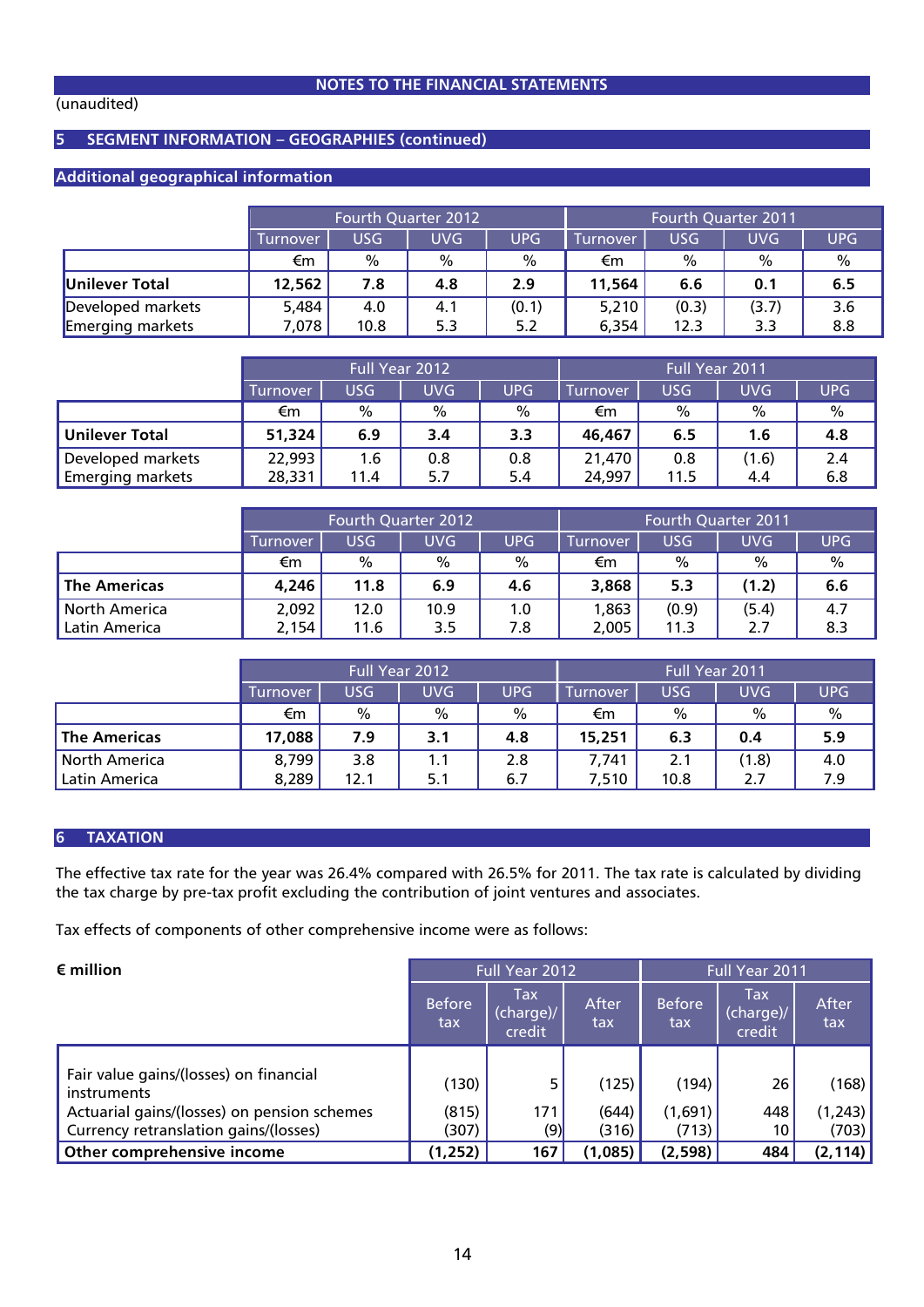#### (unaudited)

#### **7 FREE CASH FLOW**

| $\epsilon$ million                         | <b>Full Year</b> |          |
|--------------------------------------------|------------------|----------|
|                                            | 2012             | 2011     |
|                                            |                  |          |
| <b>Cash flow from operating activities</b> | 8,516            | 6,639    |
| Income tax paid                            | (1,680)          | (1, 187) |
| Net capital expenditure                    | (2, 143)         | (1, 974) |
| Net interest and preference dividends paid | (360)            | (403)    |
| Free cash flow                             | 4,333            | 3,075    |

#### **8 NET DEBT**

| $\epsilon$ million                                   |           | <b>Full Year</b> |
|------------------------------------------------------|-----------|------------------|
|                                                      | 2012      | 2011             |
|                                                      |           |                  |
| <b>Total financial liabilities</b>                   | (10, 221) | (13, 718)        |
| <b>Current financial liabilities</b>                 | (2,656)   | (5, 840)         |
| Non-current financial liabilities                    | (7, 565)  | (7, 878)         |
| Cash and cash equivalents as per balance sheet       | 2,465     | 3,484            |
| Cash and cash equivalents as per cash flow statement | 2,217     | 2,978            |
| Add bank overdrafts deducted therein                 | 248       | 506              |
| <b>Other financial assets</b>                        | 401       | 1,453            |
| Net debt                                             | (7, 355)  | (8, 781)         |

#### **9 COMBINED EARNINGS PER SHARE**

The combined earnings per share calculations are based on the average number of share units representing the combined ordinary shares of NV and PLC in issue during the period, less the average number of shares held as treasury stock.

In calculating diluted earnings per share and core earnings per share, a number of adjustments are made to the number of shares, principally: (i) conversion into PLC ordinary shares in the year 2038 of shares in a group company under the arrangements for the variation of the Leverhulme Trust and (ii) the exercise of share options by employees.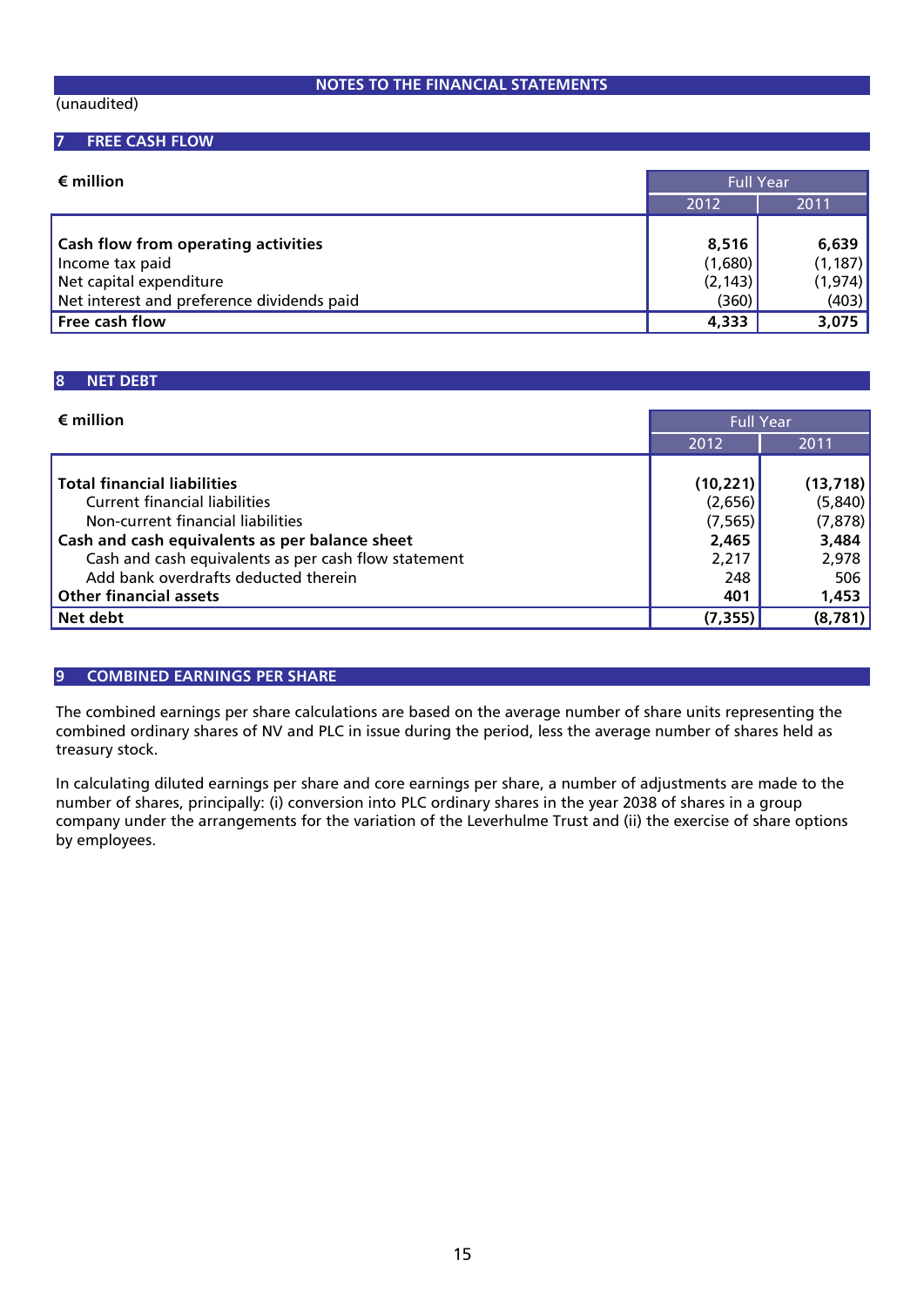#### (unaudited)

#### **9 COMBINED EARNINGS PER SHARE (continued)**

Earnings per share for total operations for the twelve months were calculated as follows:

|                                                                                     | 2012    | 2011    |
|-------------------------------------------------------------------------------------|---------|---------|
| <b>Combined EPS - Basic</b>                                                         |         |         |
| Net profit attributable to shareholders' equity (€ million)                         | 4,480   | 4,252   |
| Average number of combined share units (millions of units)                          | 2,828.8 | 2,815.9 |
| Combined EPS – basic $(\epsilon)$                                                   | 1.58    | 1.51    |
| <b>Combined EPS - Diluted</b>                                                       |         |         |
| Net profit attributable to shareholders' equity ( $\notin$ million)                 | 4,480   | 4,252   |
| Adjusted average number of combined share units (millions of units)                 | 2,915.9 | 2,908.1 |
| Combined EPS – diluted $($ )                                                        | 1.54    | 1.46    |
| <b>Core EPS</b>                                                                     |         |         |
| Core profit attributable to shareholder's equity (see note 3) ( $\epsilon$ million) | 4,567   | 4,114   |
| Adjusted average number of combined share units (millions of units)                 | 2,915.9 | 2,908.1 |
| Core EPS – diluted $($ )                                                            | 1.57    | 1.41    |

In calculating core earnings per share, net profit attributable to shareholders" equity is adjusted to eliminate the post tax impact of business disposals, acquisition and disposal related costs, impairments and other one-off items.

The numbers of shares included in the calculation of earnings per share is an average for the period. During the period the following movements in shares have taken place:

|                                                              | <b>Millions</b> |
|--------------------------------------------------------------|-----------------|
| Number of shares at 31 December 2011 (net of treasury stock) | 2.820.4         |
| Net movements in shares under incentive schemes              | 11.4            |
| Number of shares at 31 December 2012                         | 2.831.8         |

#### **10 ACQUISITIONS AND DISPOSALS**

On 30 July 2012 the Group announced that it has signed a definitive agreement to sell its North America frozen meals business to ConAgra Foods, Inc. for a total cash consideration of US\$265 million.

#### **11 DIVIDENDS**

The Boards have declared a quarterly interim dividend for Q4 2012 at the following rates which are equivalent in value at the rate of exchange applied under the terms of the Equalisation Agreement between the two companies:

| Per Unilever N.V. ordinary share:             | € 0.2430    |
|-----------------------------------------------|-------------|
| Per Unilever PLC ordinary share:              | £0.2039     |
| Per Unilever N.V. New York share:             | US\$ 0.3237 |
| Per Unilever PLC American Depositary Receipt: | US\$ 0.3237 |

The quarterly interim dividends have been determined in euros and converted into equivalent sterling and US dollar amounts using exchange rates issued by the European Central Bank on 21 January 2013.